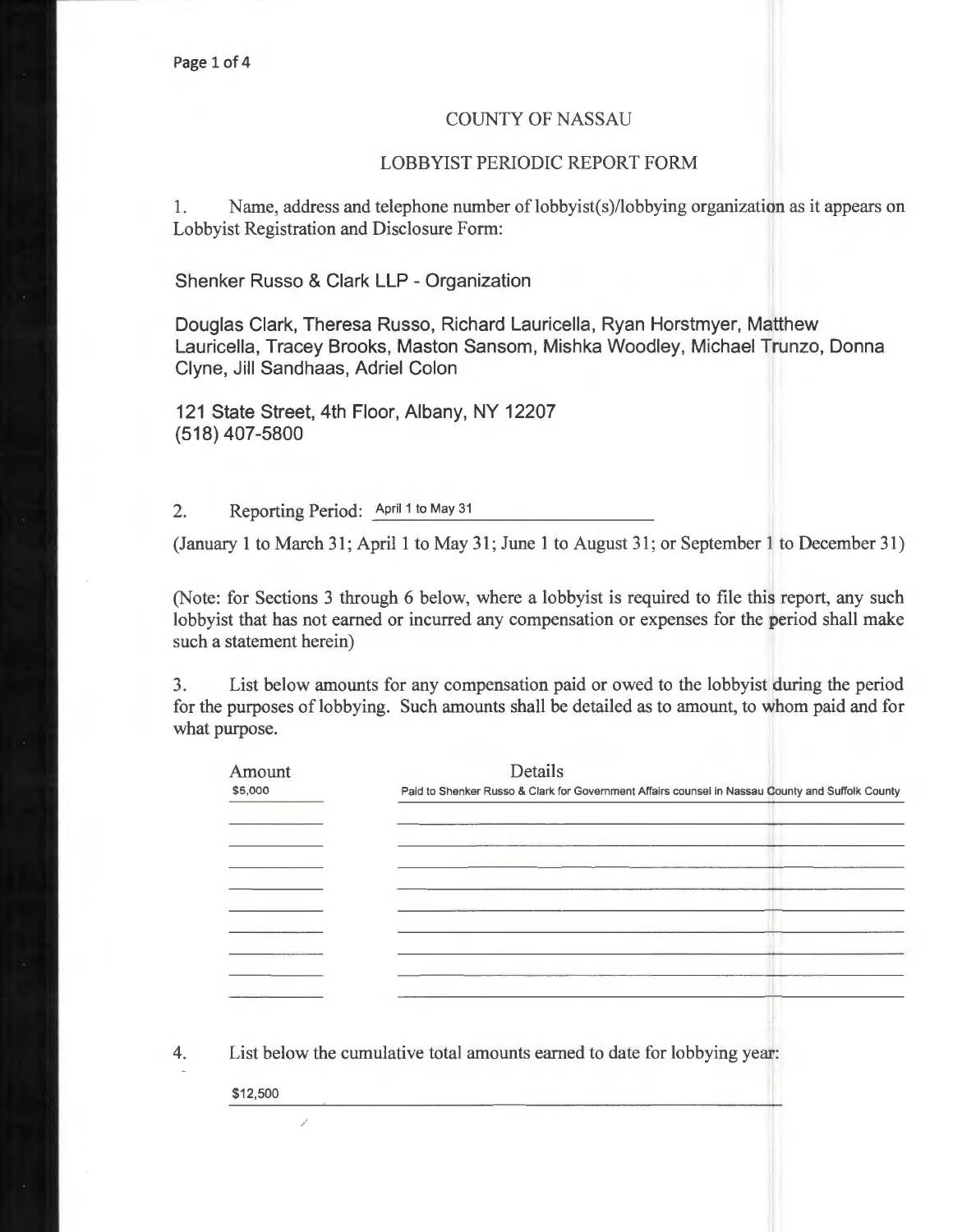5. List below amounts for any expenses expended or incurred by the lobbyist during the period for the purposes of lobbying. Such amounts shall be detailed as to amount, to whom paid and for what purpose.

| Amount<br>N/A | Details<br>No expenses were expended or incurred during this period. |
|---------------|----------------------------------------------------------------------|
|               |                                                                      |
|               |                                                                      |
|               |                                                                      |
|               |                                                                      |
|               |                                                                      |

6. List below the cumulative total amounts expended to date for lobbying year:

N/A

(In lieu of completing 7 through 10 below, you may attach a copy of your Lobbyist Registration and Disclosure Form, provided the information has not changed.)

7. List whether and where the lobbyist(s)/lobbying organization is registered as a lobbyist (e.g. Nassau County, New York State):

See attached registration form.

8. Name, address and telephone number of client(s) by whom, or on whose behalf, the lobbyist is retained, employed or designated.

See attached registration form.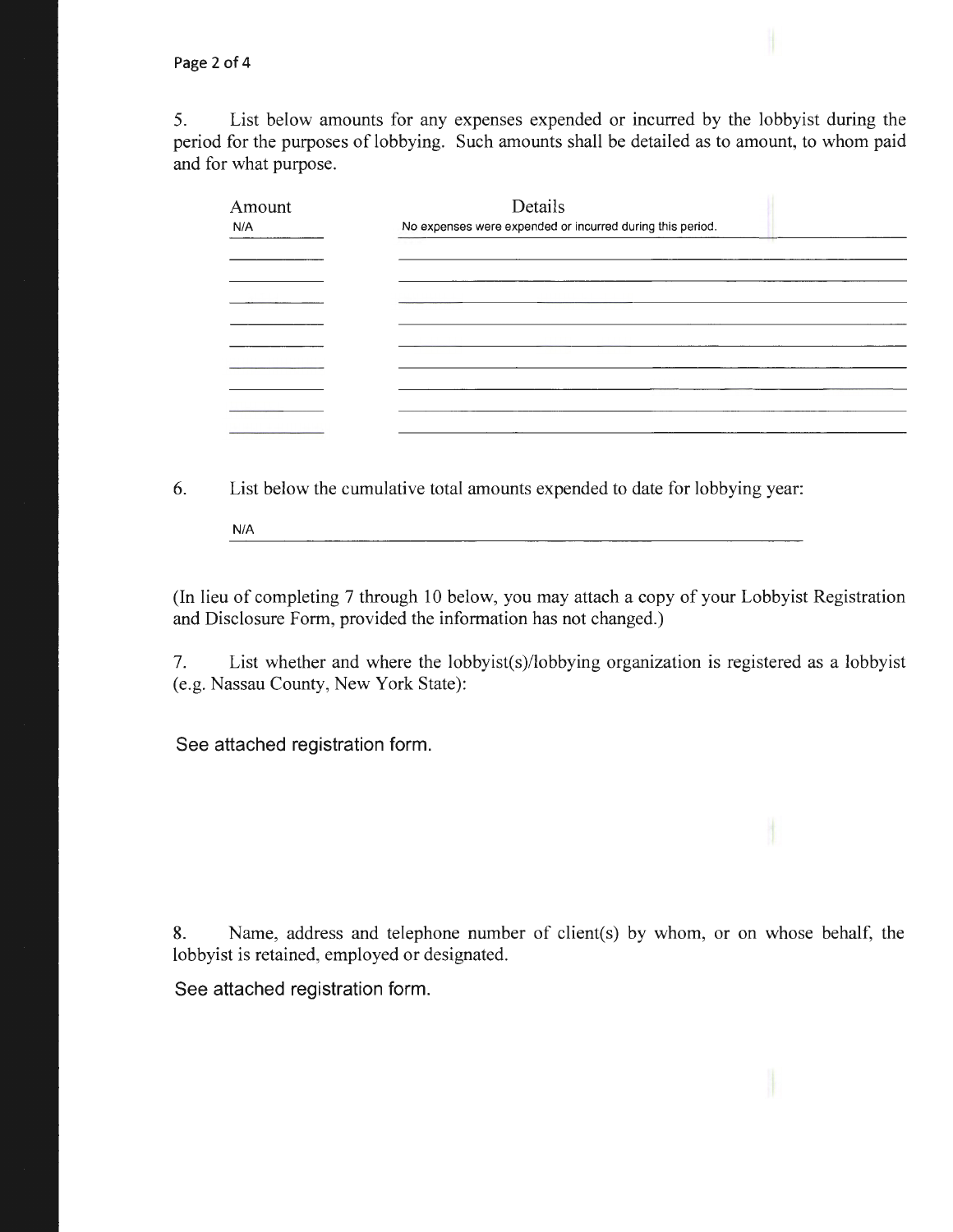9. Describe lobbying activity conducted, or to be conducted, in Nassau County, and identify client(s) for each activity listed, during the Reporting Period.

No lobbying activity was conducted in Nassau County during this period.

10. The name of persons, organizations or governmental entities before whom the lobbyist has lobbied during the period.

No lobbying activity was conducted in Nassau County during this period.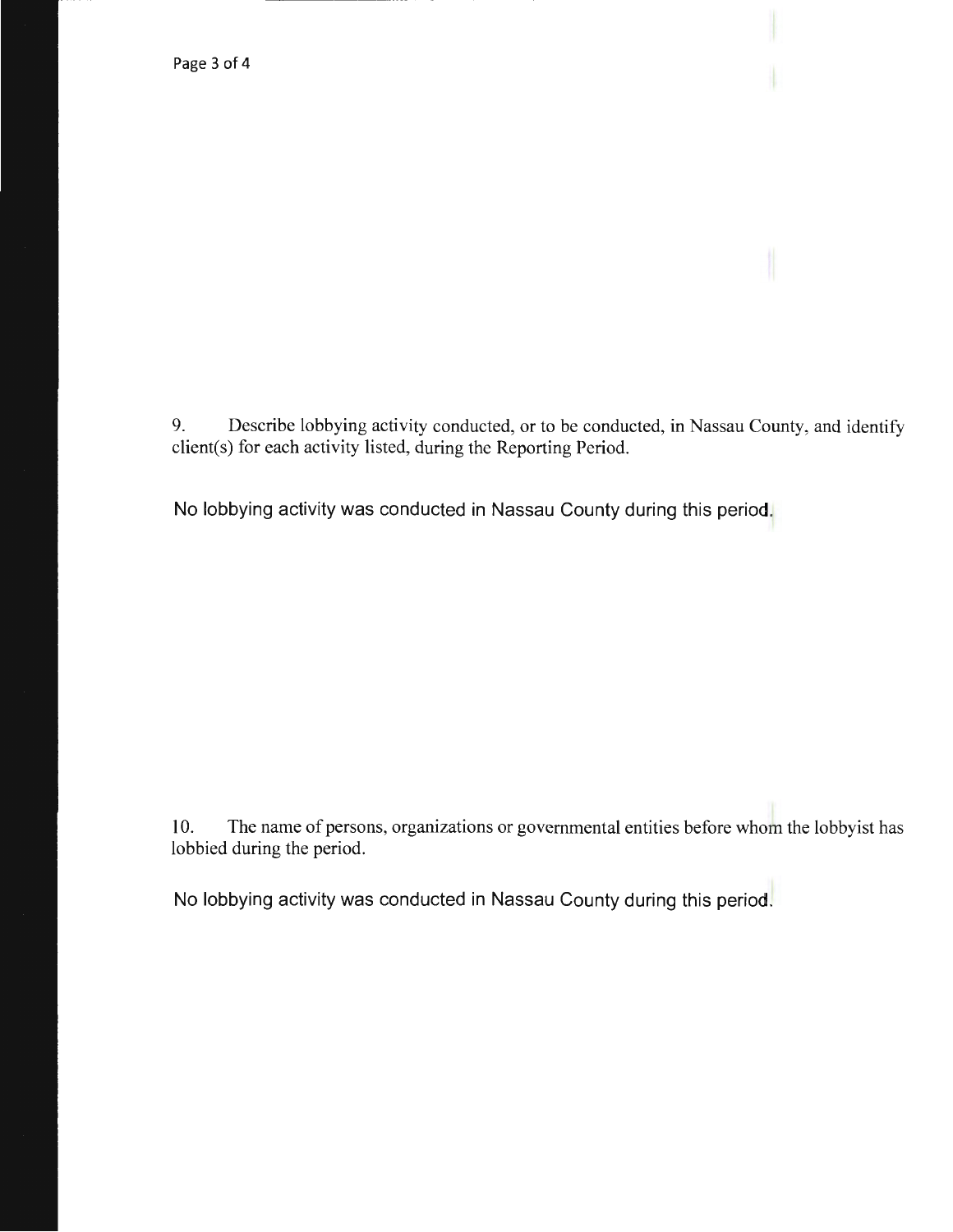I understand that copies of this form will be sent to the Nassau County Department of Information Technology ("IT") to be posted on the County's website.

I also understand that upon termination of retainer, employment or designation I must give written notice to the County Attorney within thirty (30) days of termination.

VERIFICATION: I certify that all statements made on this statement are true, correct and complete to the best of my knowledge and belief and I understand that the willful making of any false statement of material fact herein will subject me to the provisions of law relevant to the making and filing of false instruments and will render such statement null and void.

| 6/11/2019<br>Dated:                                                                                      | Signed:     |                                                                                                                                           |
|----------------------------------------------------------------------------------------------------------|-------------|-------------------------------------------------------------------------------------------------------------------------------------------|
|                                                                                                          | Print Name: | Michael C. Trunzo                                                                                                                         |
|                                                                                                          | Title:      | <b>Director of Government Affairs</b>                                                                                                     |
| <b>STATE OF NEW YORK</b><br><b>COUNTY OF NASSAU</b><br>Sworn to before me this<br>Day of<br>PUBLIC<br>ΑĦ | SS:<br>20   | MISHKA A. WOODLEY<br>NOTARY PUBLIC-STATE OF NEW YORK<br>No. 02W06361798<br>Qualified In Albany County<br>My Commission Expires 07-17-2021 |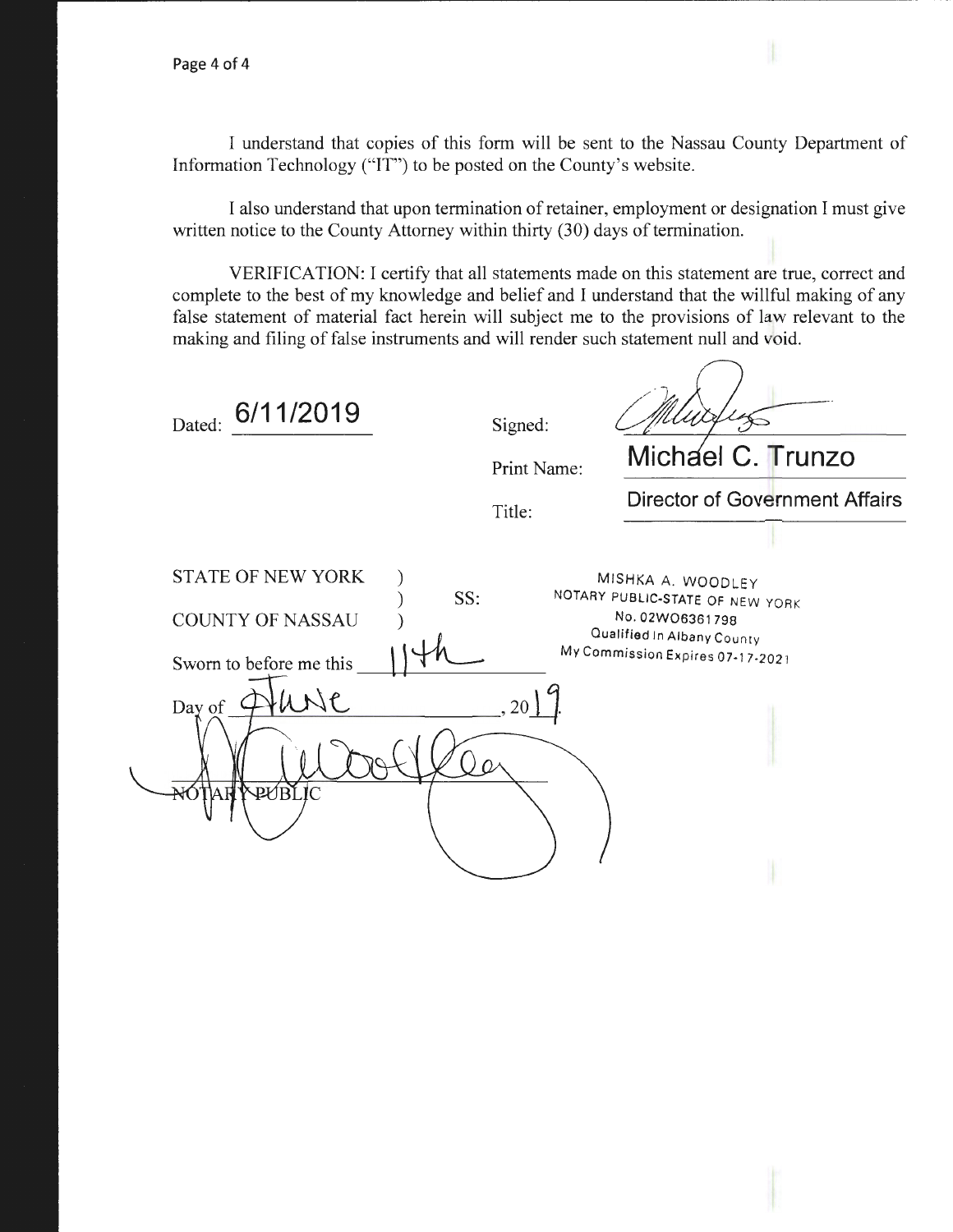Page 1 of 4



## COUNTY OF NASSAU

## LOBBYIST REGISTRATION AND DISCLOSURE FORM

1. Name. address and telephone number of lobbyist(s)/lobbying organization. The term "lobbyist" means any and every person or organization retained, employed or designated by any client to influence- or promote a matter before- Nassau County, its agencies, boards, commissions, department heads. legislators or committees, including but not limited to the Open Space and Parks Advisory Committee and Planning Commission. Such matters include, but arc not limited to, requests for proposals, development or improvement of real property subject to County regulation, procurements. The term ''lobbyist" does not include any officer. director, trustee, employee, counsel or agent of the County of Nassau, or State of New York, when discharging his or her official duties.

Shenker Russo & Clark LLP - Organization

Douglas Clark, Theresa Russo, Richard Lauricella, Ryan Horstmyer, Matthew Lauricella, Tracey Brooks, Maston Sansom, Mishka Woodley, Michael Trunzo, Donna Clyne, Jill Sandhaas, Adriel Colon

121 State Street, 4th Floor, Albany, NY 12207

(518) 407-5800

2. List whether and where the person/organization is registered as a lobbyist (e.g., Nassau County, New York State):

Nassau County, Suffolk County, New York State

3. Name, address and telephone number of client(s) by whom, or on whose behalf, the lobbyist is retained, employed or designated: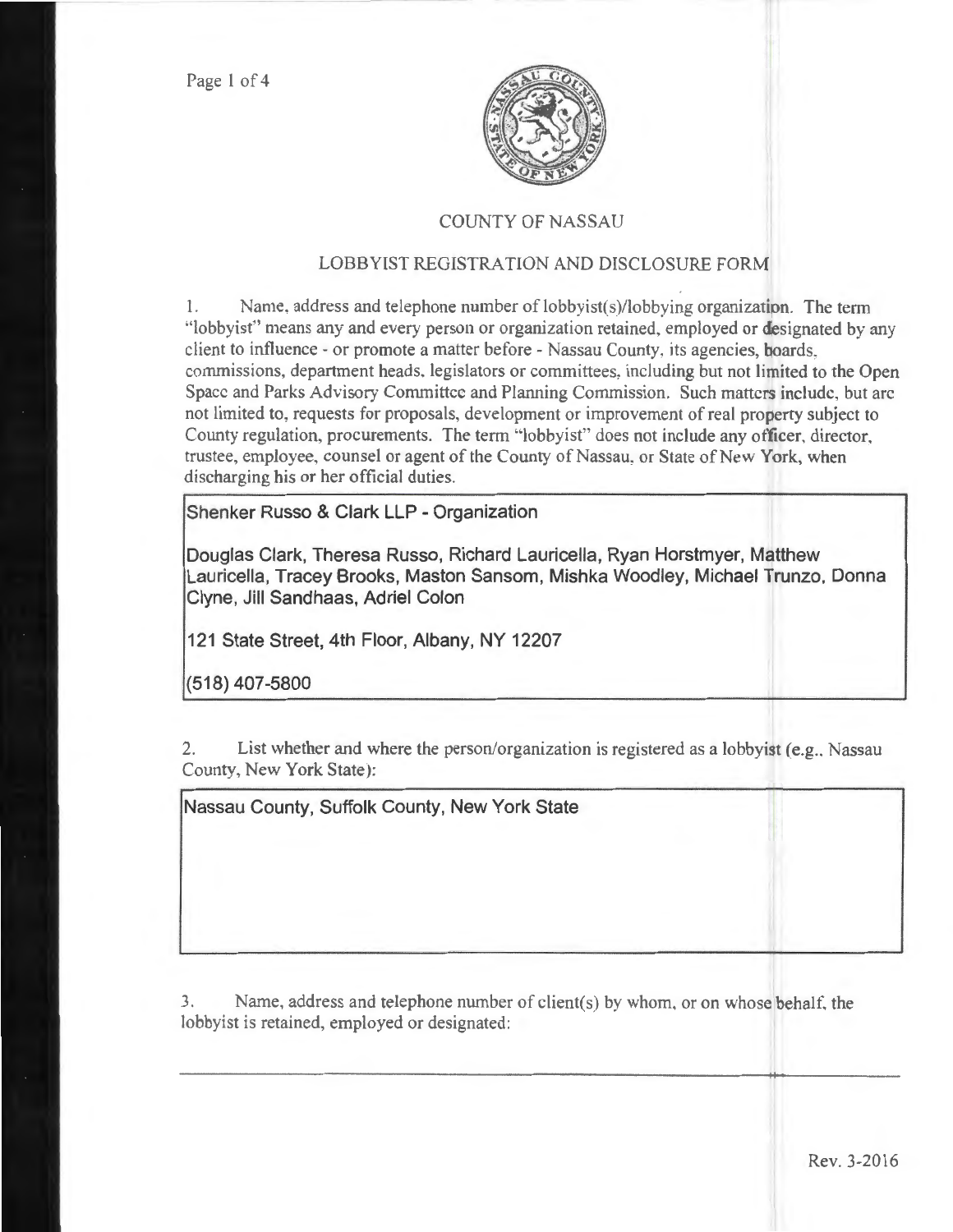Page 2 of 4

Oil Heat Institute of Long Island

200 Parkway Drive, S #202, Hauppauge, NY 11788

631-360-0200

4. Describe lobbying activity conducted, or to be conducted, in Nassau County, and identify client(s) for each activity listed. See page 4 for a complete description of lobbying activities.

Lobbying in connection with oil and heating issues

5. The name of persons, organizations or governmental entities before whom the lobbyist expects to lobby:

Office of the County Executive County Legislature